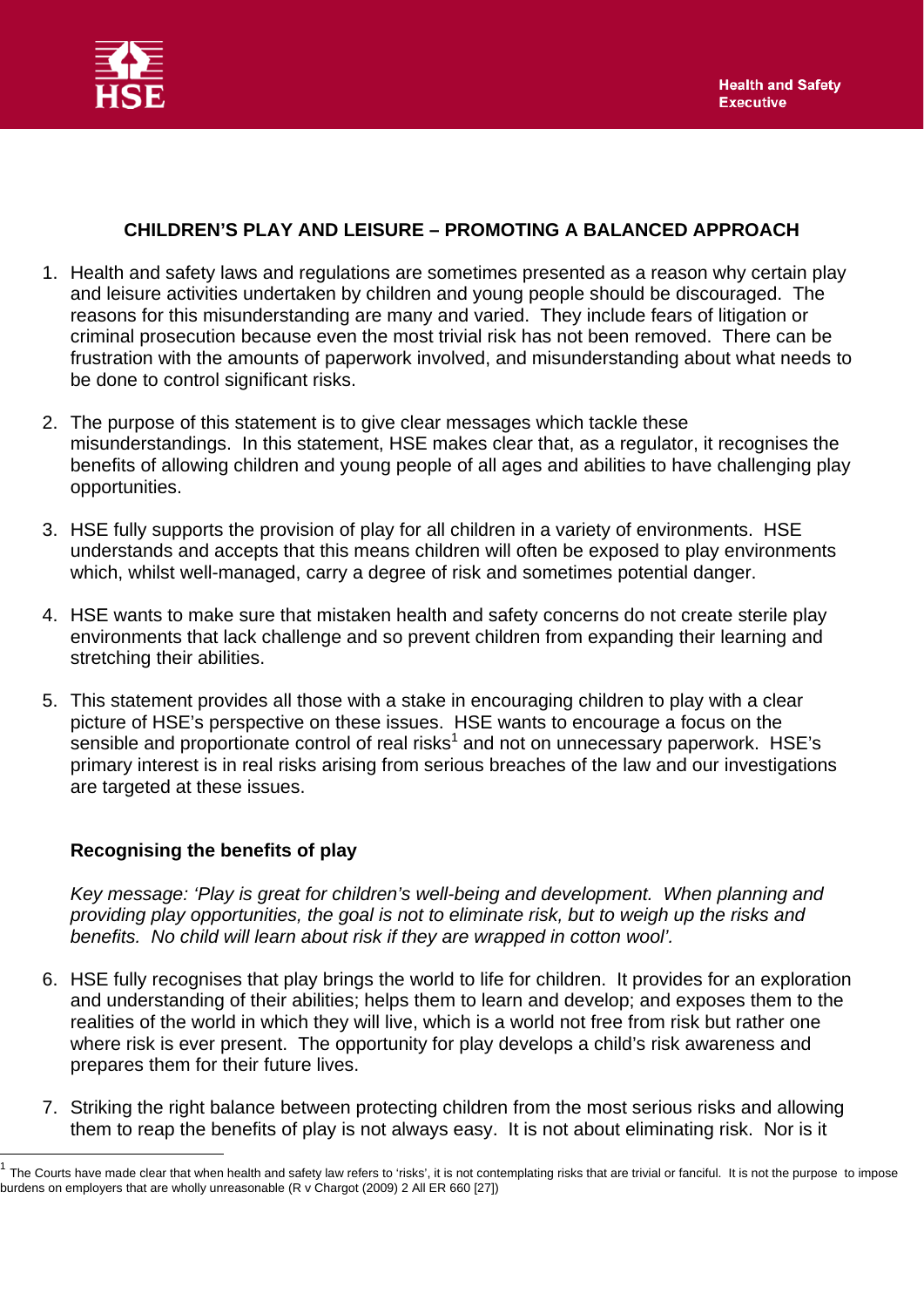about complicated methods of calculating risks or benefits. In essence, play is a safe and beneficial activity. Sensible adult judgements are all that is generally required to derive the best benefits to children whilst ensuring that they are not exposed to unnecessary risk. In making these judgements, industry standards such as EN 1176 offer bench marks that can help.

- 8. Striking the right balance *does* mean:
	- Weighing up risks and benefits when designing and providing play opportunities and activities
	- Focussing on and controlling the most serious risks, and those that are not beneficial to the play activity or foreseeable by the user
	- Recognising that the introduction of risk might form part of play opportunities and activity
	- Understanding that the purpose of risk control is not the elimination of all risk, and so accepting that the possibility of even serious or life-threatening injuries cannot be eliminated, though it should be managed
	- Ensuring that the benefits of play are experienced to the full
- 9. Striking the right balance *does not* mean:
	- All risks must be eliminated or continually reduced
	- Every aspect of play provision must be set out in copious paperwork as part of a misguided security blanket
	- Detailed assessments aimed at high-risk play activities are used for low-risk activities
	- Ignoring risks that are not beneficial or integral to the play activity, such as those introduced through poor maintenance of equipment
	- Mistakes and accidents will not happen

# **What parents and society should expect from play providers**

*Key message: 'Those providing play opportunities should focus on controlling the real risks, while securing or increasing the benefits – not on the paperwork'.* 

- 10. Play providers<sup>2</sup> should use their own judgement and expertise as well as, where appropriate, the judgement of others, to ensure that the assessments and controls proposed are proportionate to the risks involved.
- 11. They should communicate what these controls are, why they are necessary and so ensure everyone focuses on the important risks.

12. It is important that providers' arrangements ensure that:

 $\overline{a}$ 

- The beneficial aspects of play and the exposure of children to a level of risk and challenge - are not unnecessarily reduced
- Assessment and judgement focuses on the real risks, not the trivial and fanciful
- Controls are proportionate and so reflect the level of risk

 $2$  Play providers include those managing or providing play facilities or activities in parks, green spaces, adventure playgrounds, holiday playschemes, schools, youth clubs, family entertainment centres and childcare provision.